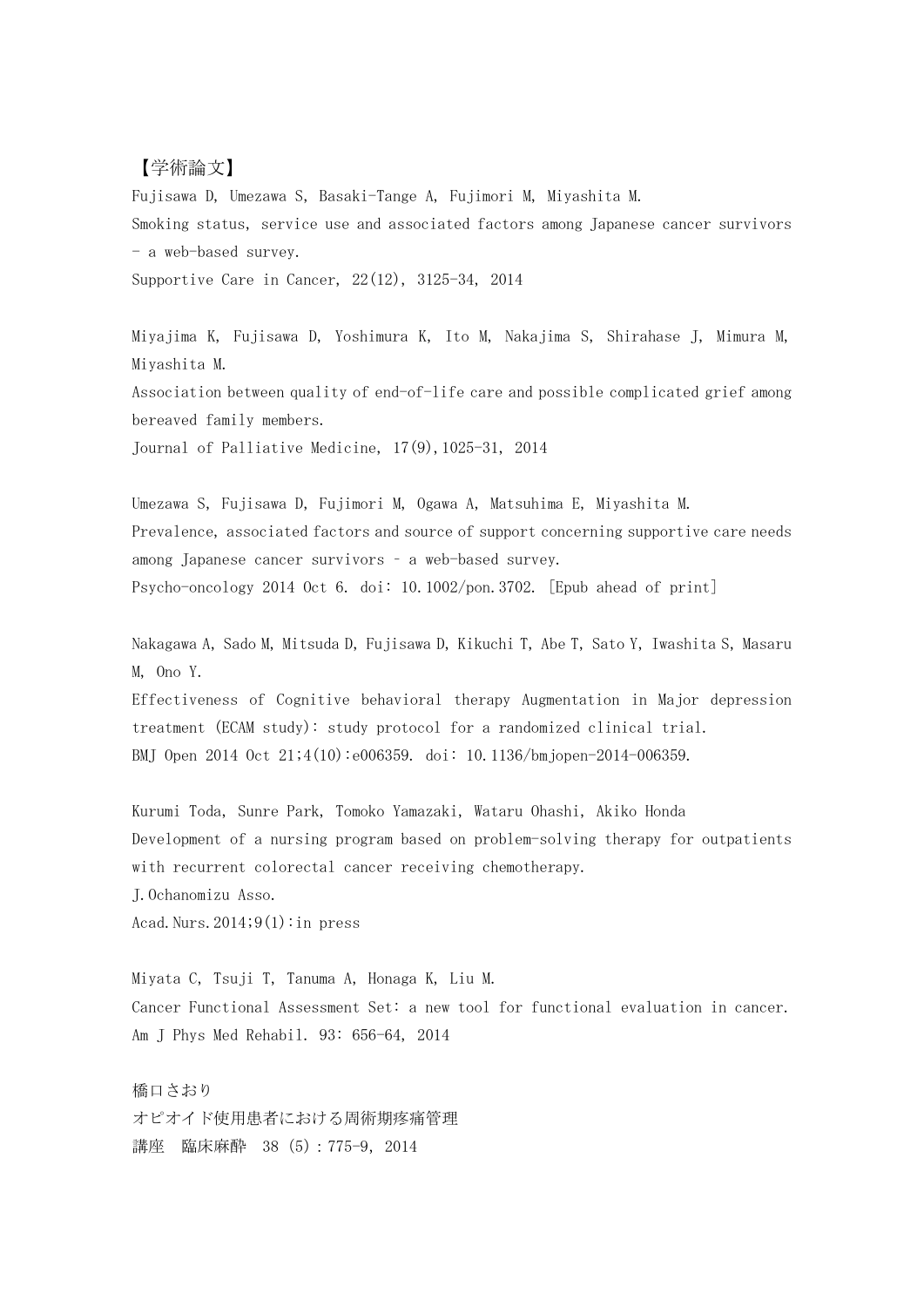橋口さおり 学会専門医制度:日本緩和医療学会専門医制度. LiSA 別冊 21:20-5, 2014 藤澤大介、横尾実乃里 高齢者のせん妄の機序 日本老年医学会雑誌 51(5): 417-421, 2014

藤澤大介 喪失の問題を抱えた患者への対応 がん看護 19(4):366-370, 2014

藤澤大介、大野 裕、Narasappa Kumaraswamy, Tulio Scrimali, Robert J Meyers, Donna M Sudak 認知行動療法の教育と研修:質の良い治療者育成のために 認知療法研究 7(2):105-114, 2014

鈴木伸一、藤澤大介、尾形明子、小林清香、五十嵐友里 身体疾患のメンタルケアに活かす認知行動療法の発想とテクニック 認知療法研究 7(2):124-133, 2014

藤澤大介 緩和ケア領域における不安へのアプローチ 不安障害研究 5(2):1–9, 2014

木下里美、藤澤大介、中島聡美、伊藤正哉、宮下光令 救急外来と ICU で死別を体験した家族の複雑性悲嘆:一般病棟との比較 日本集中治療医学会雑誌 21(2):199-203, 2014

大野 裕、古川壽亮、藤澤大介、中川敦夫、菊地俊暁、佐渡光洋、堀越 勝、田島美幸 厚生労働省の研修事業 認知療法研究 7(1): 9-17, 2014

宮島加耶、藤澤大介 DSM-5 において新しく提示された疾患概念や評価法をどう理解するか -死別反応の除外、悲嘆 精神科 24(1):43-48, 2014